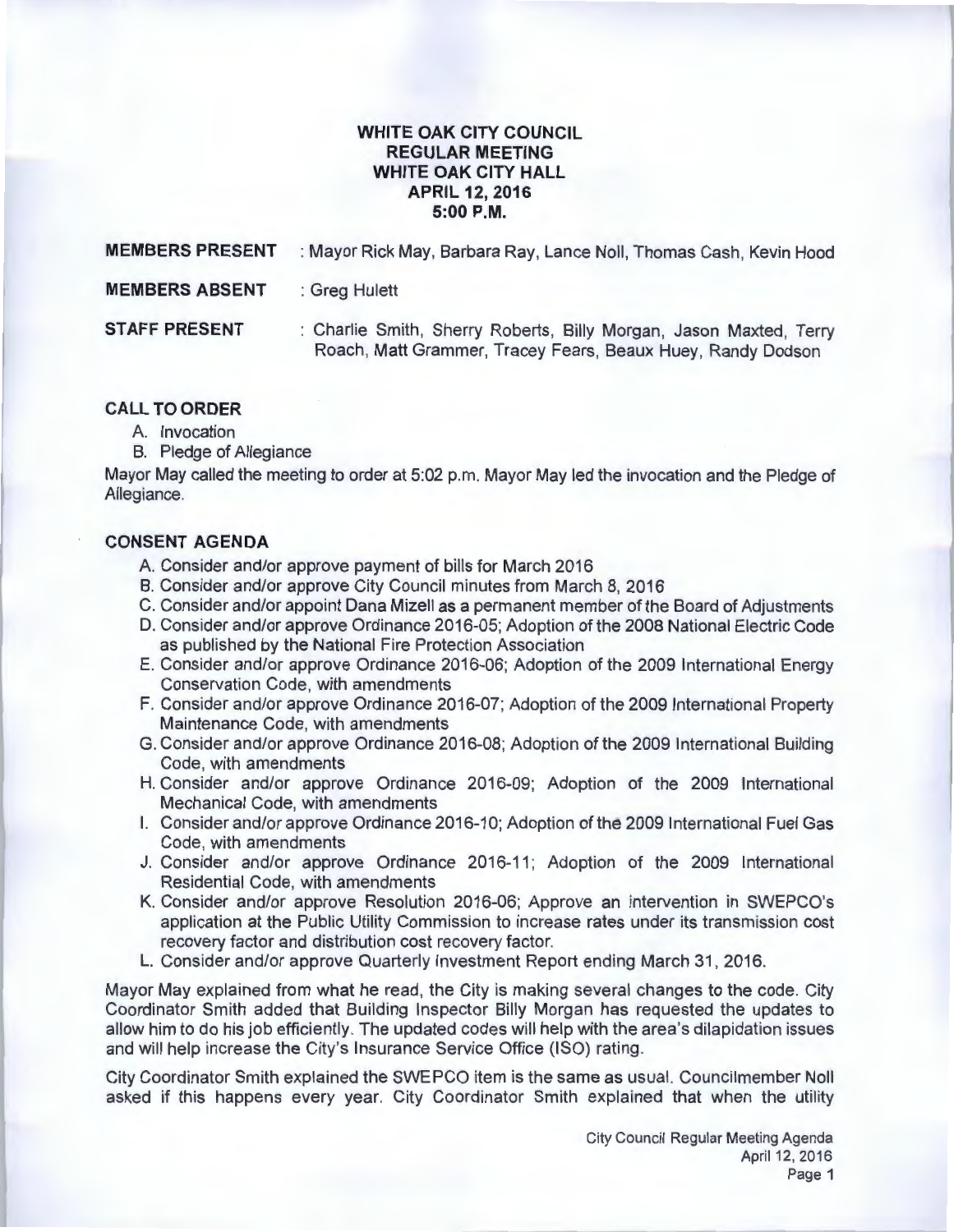companies want an increase, cities postpone it for 45 days to allow the Public Utilities Commission (PUC) time to assess the application. SWEPCO is trying to recoup some of their transmission costs.

Councilmember Noll made the motion, seconded by Councilmember Hood. Carried unanimously.

**CITIZEN COMMENTS**  None.

**PRESENTATION** of City of White Oak Audited Financial Statements for fiscal year 2015 by Karen A Jacks & Associates

Ms. Karen A. Jacks gave the city council an overview of the fiscal year 14/15 budget. There were no difficulties on their part and there was nothing surprising found that needs Council's attention. She informed the Council that the audit is a clean unmodified opinion, which is the best opinion an entity can receive from an auditor.

City staff drafts the Management, Discussion, & Analysis, which is an overview of the financial statements. Ms. Jacks explained the new requirement to report the Texas Municipal Retirement System (TMRS) pension obligation. The City's pension plan is funded at 91.73 percent. This obligation is not new; however, the liability is now required to be recorded in the financial statements.

Ms. Jacks then informed the Council that the General Fund had a 2.9 million total fund balance at the end of the fiscal year, most of which was unassigned. This unassigned fund balance is well in excess of fund balance policy. The Water & Sewer Fund has approximately 1.3 million in unrestricted fund balance.

When looking at the budget comparison for the general fund, there was approximately \$58,000 added to the fund balance while the amended budgeted showed a loss of over \$60,000.

Councilmember Hood asked Ms. Jacks what the target rule was for pension funding . Ms. Jacks answered 100%, but most of their clients are in the high 80% range.

**DISCUSSION** regarding the relocation of the White Oak Volunteer Fire Department's training area currently located in the Cherokee Trace Industrial Park.

Mayor May stated this item was unnecessary at this time.

**CONSIDER AND/OR APPROVE** Change Order #1 for the Wastewater Treatment Plant Expansion.

The new UV light system is planned to be located just north of the existing UV light system. While the contractors were working, they found an old chlorine containment chamber, which they had to demolish and create a new base for the new system to sit on. This was an unexpected \$80,000 expense, which will be paid out the contingency budget. He also stated this might not be the last surprise because of the previous upgrades.

Motion to approve made by Mayor Pro-Tem Ray, seconded by Councilmember Hood. Carried unanimously.

#### **CITY COORDINATOR ITEMS**

A. Update on water and wastewater treatment plant construction.

The new wastewater treatment plant lab is under construction. Some residents down the creek challenged the City's TCEQ permit to discharge into the creek. There was a hearing set up in Austin, but TCEQ decided against the hearing because this project is required and will not affect the creek, as previously expected.